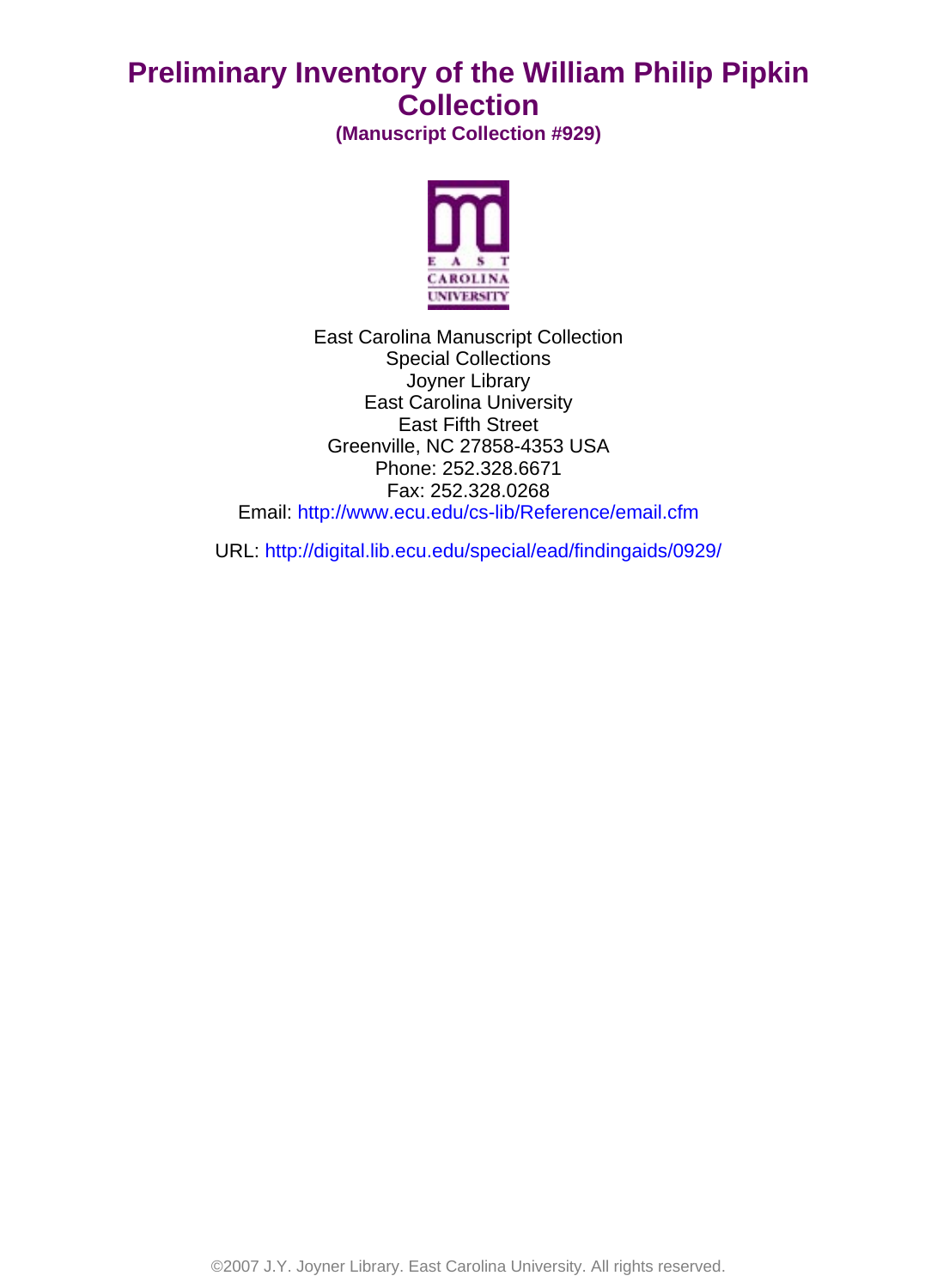## **Descriptive Summary**

| Title:             | <b>William Philip Pipkin Collection</b>       |
|--------------------|-----------------------------------------------|
| Creator:           | <b>William Philip Pipkin</b>                  |
| <b>Repository:</b> | J.Y. Joyner Library, East Carolina University |
| Language:          | English                                       |

## **Administrative Information**

#### **Accessions Information**

August 6, 2003 (unprocessed) 119 items, 7.0 cubic feet; Collection (ca. 1960-2001) of genealogical and historical research material, correspondence, and newsletters relating to John Pipkin, c.1675-1745, of Nansemond County, VA; the Pipkin family of Dobbs, Wayne, Northampton, Gates, Chowan and Pitt Counties, NC; and the Pipkin Family Association, 1965-1996. Donor: E. Guy Potts, Secretary, Pipkin Family Association

February 4, 2004 (unprocessed addition 1) 95 items, 0.25 cubic feet; Collection (ca. 1850-1988, undated) of photographic prints and letter relating to the descendants of John Pipkin, c.1675-1745, of Nansemond County, VA; the Pipkin family of Dobbs, Wayne, Northampton, Gates, Chowan and Pitt Counties, NC; and the Pipkin Family Association, 1965-1996. Donor: E. Guy Potts, Secretary, Pipkin Family Association

#### **Access Restrictions**

No restrictions

### **Copyright Notice**

Literary rights to specific documents are retained by the authors or their descendants in accordance with U.S. copyright law.

### **Preferred Citation**

William Philip Pipkin Collection (#929), Special Collections Department, J. Y. Joyner Library, East Carolina University, Greenville, North Carolina, USA.

## **Acquisition Information**

Gift of E. Guy Potts, Secretary, Pipkin Family Association

### **Processing Information**

Encoded by Mark Custer, January 4, 2008

### **Preliminary Inventory**

Below is material taken from a preliminary inventory and represents content from the collection that is unprocessed.

```
Box 1
Folder a Allied Families, 1 items, 200 sheets; 1971-1995
```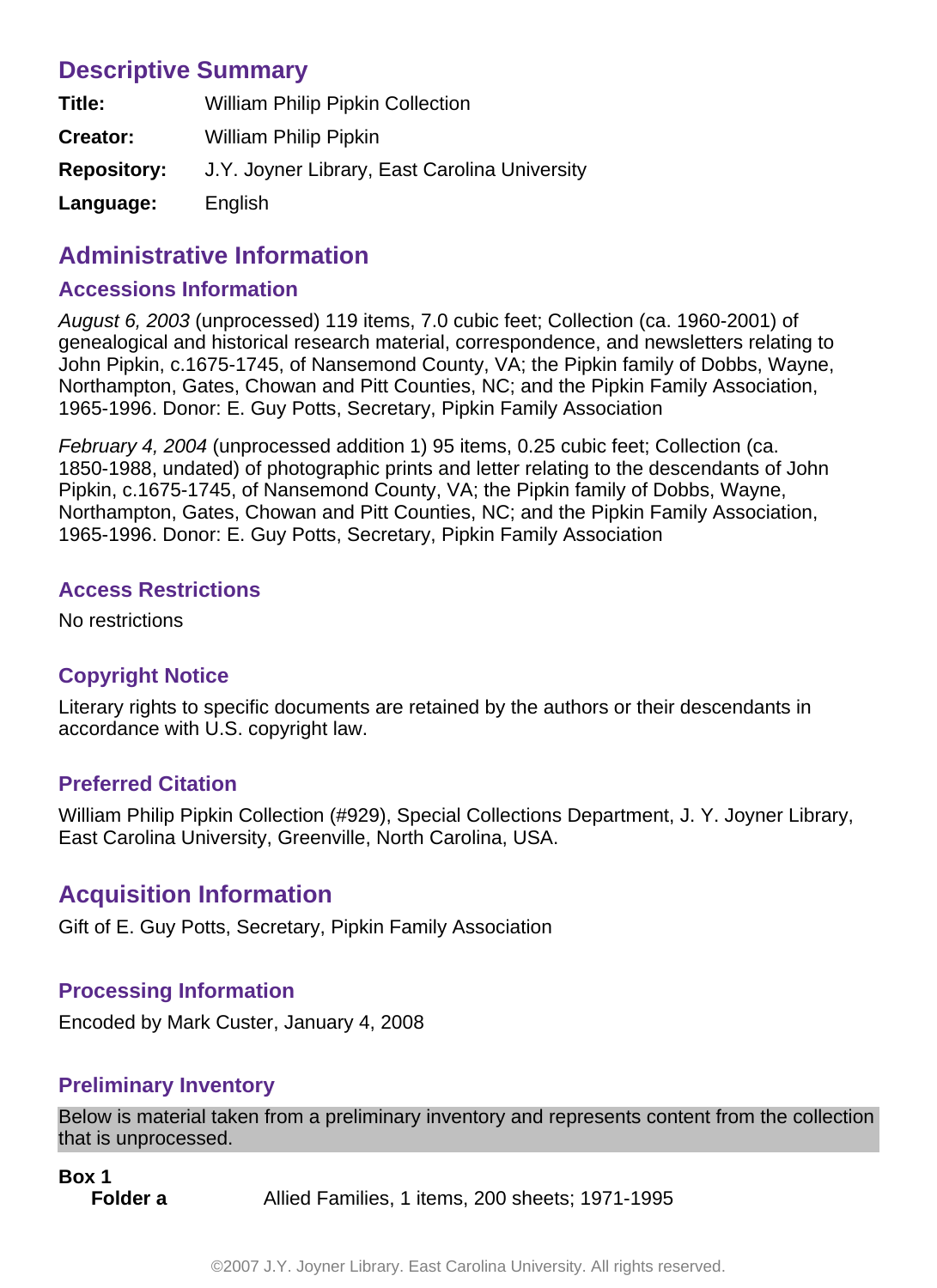| <b>Folder b</b>   | Census Records, 1 items, 100 sheets; 1970-1979                                                                     |
|-------------------|--------------------------------------------------------------------------------------------------------------------|
| <b>Folder c</b>   | Farr - Harris - Brown- Morris - Cotter, 1 items, 75 sheets; 1958-1970                                              |
| Folder d          | Ferrara, Phyllis (Phyllis' records), 1 items, 50 sheets; 1959-1971                                                 |
| Folder e          | Folson Family - Choctaw connection, 1 items, 100 sheets; 1970-1996                                                 |
| <b>Folder f</b>   | Folson - Pitchlynn Family, 1 items, 150 sheets; 1966-1993                                                          |
| Folder g          | Harris Family, 1 items, 75 sheets; 1963-1991                                                                       |
| Folder h          | Harris Family, 1 items, 75 sheets; 1978-1989                                                                       |
| Folder i          | Abraham McEnnons Pipkin - Kain Pipkin, 1 items, 100 sheets; 1958-1992                                              |
| Box 2             |                                                                                                                    |
| Folder a          | Lister Family (Lots of scannable info), 1 items, 50 sheets; 1991                                                   |
| <b>Folder b</b>   | Pipkin, Aser, 1 items, 100 sheets; 1970-1990                                                                       |
| <b>Folder c</b>   | Pipkin, Asher - John Pipkin, Jr. Family, 1 items, 100 sheets; 1970-1994                                            |
| Folder d          | Pipkin, Cynthia Susan - Downing Family, 8 items, 400 sheets; 1965-1994                                             |
| Folder e          | Pipkin, Edward (Son of Amos?), 1 items, 75 sheets; 1967-1994                                                       |
| Folder f          | Pipkin, Elisha, Harnett County, NC (Jesse of the will), 1 items, 75 sheets;<br>1959-1987                           |
| Folder g          | Pipkin, Enos D., 1 items, 50 sheets; 1970-1990                                                                     |
| <b>Folder h</b>   | Pipkin, Horace Earl, 1 items, 100 sheets; 1970-1993                                                                |
| Box 3             |                                                                                                                    |
| Folder a          | Pipkin, Isaac (of the will), 1 items, 75 sheets; 1966-1994                                                         |
| Folder b          | Pipkin, J. E., Letters / Records (Isaac of the will), 1 items, 100 sheets;<br>1932-1935                            |
| Folder c          | Pipkin, Jesse & Archelaus Stewart Pipkin, Lenoir County, NC (Jesse of<br>the will), 1 items, 150 sheets; 1934-1993 |
| Folder d          | Pipkin, John d. 1745, 1 items, 25 sheets; 1963-1977                                                                |
| Folder e          | Pipkin, Joseph, 1 items, 100 sheets; 1964-1992                                                                     |
| Folder f          | Pipkin, Lewis, Greene County, MO (Son of Jesse Pipkin), 1 items, 100<br>sheets; 1964-1987                          |
| Folder g          | Pipkin, Lewis, (Not rev. h/o Pheraky), 1 items, 25 sheets; 1964-1981                                               |
| Folder h          | Pipkin, Lewis - Clemency Hughes, 1 items, 75 sheets; 1970-1993                                                     |
| Folder i          | Pipkin, Paris, 1811-1870, 1 items, 50 sheets; 1950-1993                                                            |
| Folder j          | Pipkin, Philip, 1 items, 50 sheets; 1964-1965                                                                      |
| Folder k          | Pipkin, Philip; Philip Accounts; Philip Paper on Col. Pipkin; War of 1812, 3<br>items, 100 sheets; 1979            |
| Box 4             |                                                                                                                    |
| Folder a          | Pipkin, Philip (Col.) - Marriage certificates, 1 items, 50 sheets; 1956-1992                                       |
| <b>Folder b</b>   | Pipkin, Philip & Phyllis Ferrara Correspondence, 1 items, 50 sheets;<br>1969-1988                                  |
| <b>Folder c</b>   | Pipkin, Philip & Phyllis Ferrara Correspondence: Compere & Others, 1<br>items, 150 sheets; 1959-1988               |
| Folder d          | Pipkin, Philip Family, 1 items, 100 sheets; 1957-1991                                                              |
| Folder e          | Pipkin, Philip & Phyllis Ferrara. Pipkin Family Association Membership                                             |
|                   | info, 1 items, 100 sheets; 1972-1991                                                                               |
| <b>Folder f</b>   | Pipkin, Phillip. Book ms. Pipkin Family in America, 1 items, 188 sheets;<br>1988                                   |
| Folder g          | Pipkin, Phillip. 1st Book Page Proof. [Pipkin Family in America], 1 items,<br>205 sheets; undated                  |
| Folder h          | Pipkin, Philip, Jr. (Susannah Morris), 1 items, 50 sheets; 1962-1989                                               |
| Folder i          | Pipkin, Steward, Mississippi; Compere Family, 1 items, 200 sheets;<br>1956-1995                                    |
| Folder j<br>Box 5 | Pipkin, Thomas Berry, 1 items, 50 sheets; 1975-1991                                                                |
| Folder a          | Pipkin, William H. (Lewis / Clemency Pipkin descendant), 1 items, 50                                               |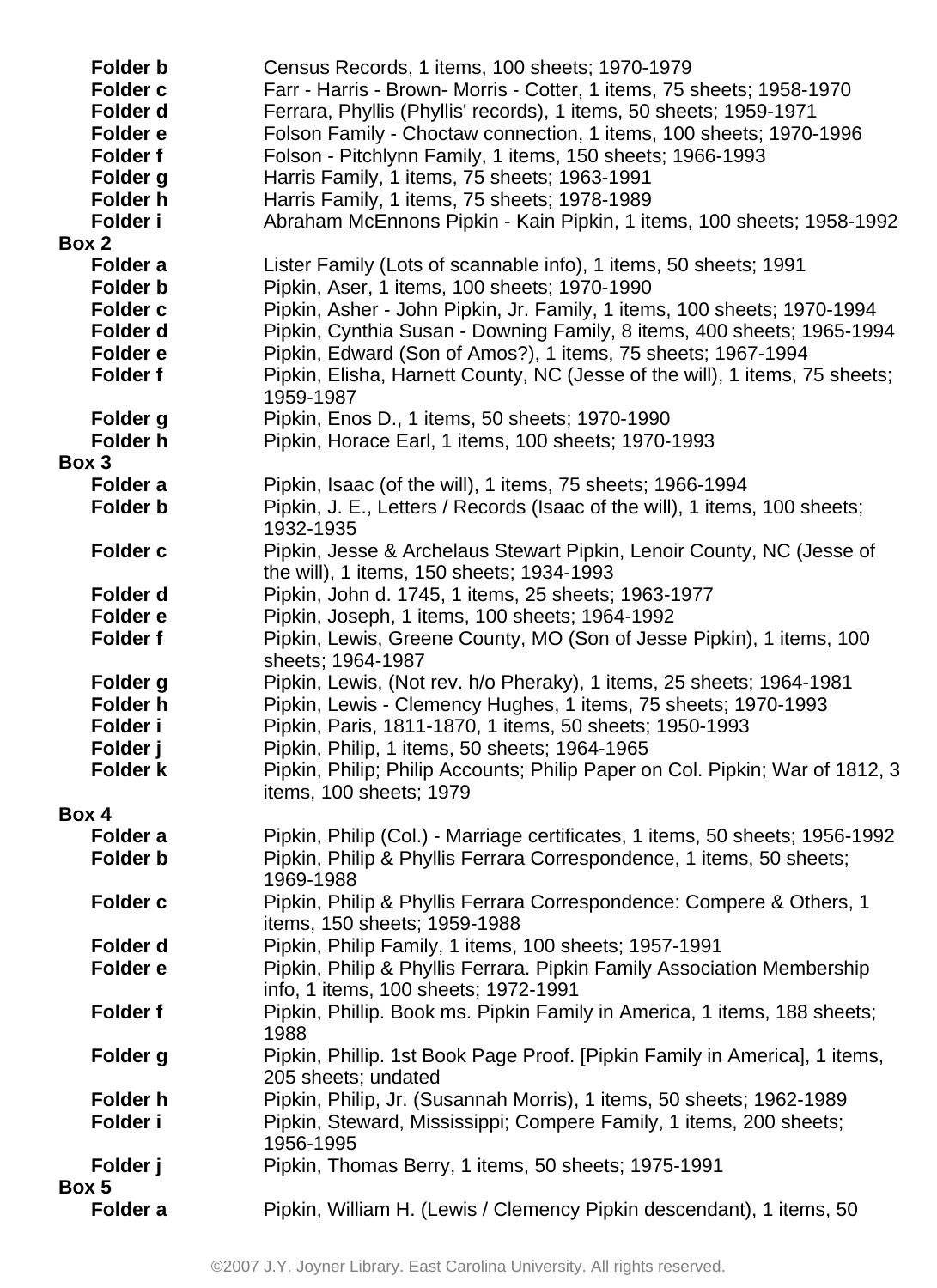|                 | sheets; 1965-1988                                                                   |
|-----------------|-------------------------------------------------------------------------------------|
| <b>Folder b</b> | Pipkin, William Right, 1 items, 25 sheets; 1933-1989                                |
| <b>Folder c</b> | Fly, Zelpha Pipkin, 1 items, 50 sheets; 1970-1990                                   |
| Folder d        | Pipkin Family in America [Photocopies], 1 items, 200 sheets; 1981-1986              |
| Folder e        | Pipkin Family: Miscellaneous: Martin E. Koss Records; Florida Pipkin                |
|                 | Families; Ebeneezer Folsom & John Pitchlynn; Alabama; Arkansas; Erwin               |
|                 | Family; Louisiana Census; Kansas Census; Harris Family Marriage                     |
|                 | Bonds; Harrell Family; South Carolina Pipkin Families; Alan Collins Pipkin,         |
|                 | 13 items, 200 sheets; 1970-1994                                                     |
| <b>Folder f</b> | Pipkin Family: Miscellaneous: Steward Pipkin, Northampton, England;                 |
|                 | Willis Pipkin Estate; William Pipkin (son of Willis Pipkin); Joseph, Willis &       |
|                 | William Pipkin; Meredith Hughes Pipkin; Dressing Rooms, Cabinets &                  |
|                 | Closets; Pipkin Maps; Isaac Pipkin (son of Phillip Pipkin); Stephen or              |
|                 | Lewis Pipkin; Missouri Pipkins; Missouri cousins; Pipkin Association info.;         |
|                 | Cumberland - Harnett County bibles; Pulaski County, GA Records;                     |
|                 | Stewart Pipkin, Missouri; Daniel Pipkin, South Carolina; Abraham Pipkin,            |
|                 | 17 items, 500 sheets; 1970-1989                                                     |
| Box 6           |                                                                                     |
| Folder a        | Pipkin Family . Miscellaneous: Philip / Sappington; Pipkin coat of Arms;            |
|                 | Andrew J. Pipkin pensions; Sarah Pipkin Howell - Gates; Phillip Pipkin;             |
|                 | Harris / Pitchlynn; Philip Pipkin's Pitt County, NC Records; Pipkin Deeds,          |
|                 | Chowan County, NC, 9 items, 300 sheets; 1965-1994                                   |
| <b>Folder b</b> | Pipkin Family in Tennessee, 1 items, 100 sheets; 1965-1988                          |
| <b>Folder c</b> | Pipkin Family in Wayne County, NC c. 1700s, 1 items, 100 sheets;                    |
|                 | 1976-1993                                                                           |
| Folder d        | Pitchlynn, John, 1786-1835 (US negotiator with Choctaw Indians), 1                  |
|                 | items, 75 sheets; 1966-1976                                                         |
| Folder e        | Pitchlynn, Peter Perkins; Morris - Brown Family; Swink Family History,              |
|                 | Choctaw County, OK;; Pipkin Family in Illinois (John Pipkin, Jr. ?); Family         |
|                 | Histories; , 6 items, 200 sheets; 1964-1997                                         |
| <b>Folder f</b> | Swink, Lila, 1 items, 50 sheets; 1993-1995                                          |
| Folder g        | Unknown, 1 items, 100 sheets; 1967-1992                                             |
| Folder h        | Wingfield Family, 1 items, 75 sheets; 1961-1994                                     |
| Folder i        | Pipkin, Philip Line Ledger, Vol 1., 1 items, 287 sheets; undated                    |
| Folder j        | Pipkin, Philip Line Ledger, Vol 2., 1 items, 287 sheets; undated                    |
| Folder k        | Pipkin, Philip Line Ledger, Vol 2.2, 1 items, 213 sheets; undated                   |
| <b>Folder I</b> | Pipkin, Lewis Line Ledger, Vol. 3, 1 items, 163 sheets; undated                     |
| Folder m        | Pipkin, Isaac Line Ledger, Vol. 4, 1 items, 175 sheets; undated                     |
| Folder n        | Pipkin, Joseph Line Ledger, Vol. 5., 1 items, 113 sheets; undated                   |
| Box 7           |                                                                                     |
| Folder a        | Pipkin Family Genealogical Index Cards & First Name Index Notebook., 2              |
|                 | items, 400 sheets; undated                                                          |
| <b>Folder b</b> | Pipkin Family Association Newsletter, Vol. 1, n. 1 - v. 29, n.4., 1 items, 400      |
| <b>Folder c</b> | sheets; 1963-1996                                                                   |
|                 | Miscellaneous Newsletters, 1 items, 150 sheets; 1979-1990                           |
| Folder d        | Miscellaneous Newsletters - Pipkin, Philip Family, 1 items, 75 sheets;<br>1978-1996 |
| Folder e        | Genealogical Atlas of the United States of America, Compiled by George              |
|                 | B Everton, Jr. (Logan, UT: Everton Publishers, Inc. 1966), 1 items, 121             |
|                 | sheets; 1966                                                                        |
| <b>Folder f</b> | Yalobusha Pioneer (Coffeeville, Mississippi), vol. 1, n. 1 - vol. 1, n. 2, 2        |
|                 | items, 41 sheets; 1977                                                              |
| Folder g        | The World Book of Pipkins (Published by Halbert's Family Heritage, c.               |
|                 |                                                                                     |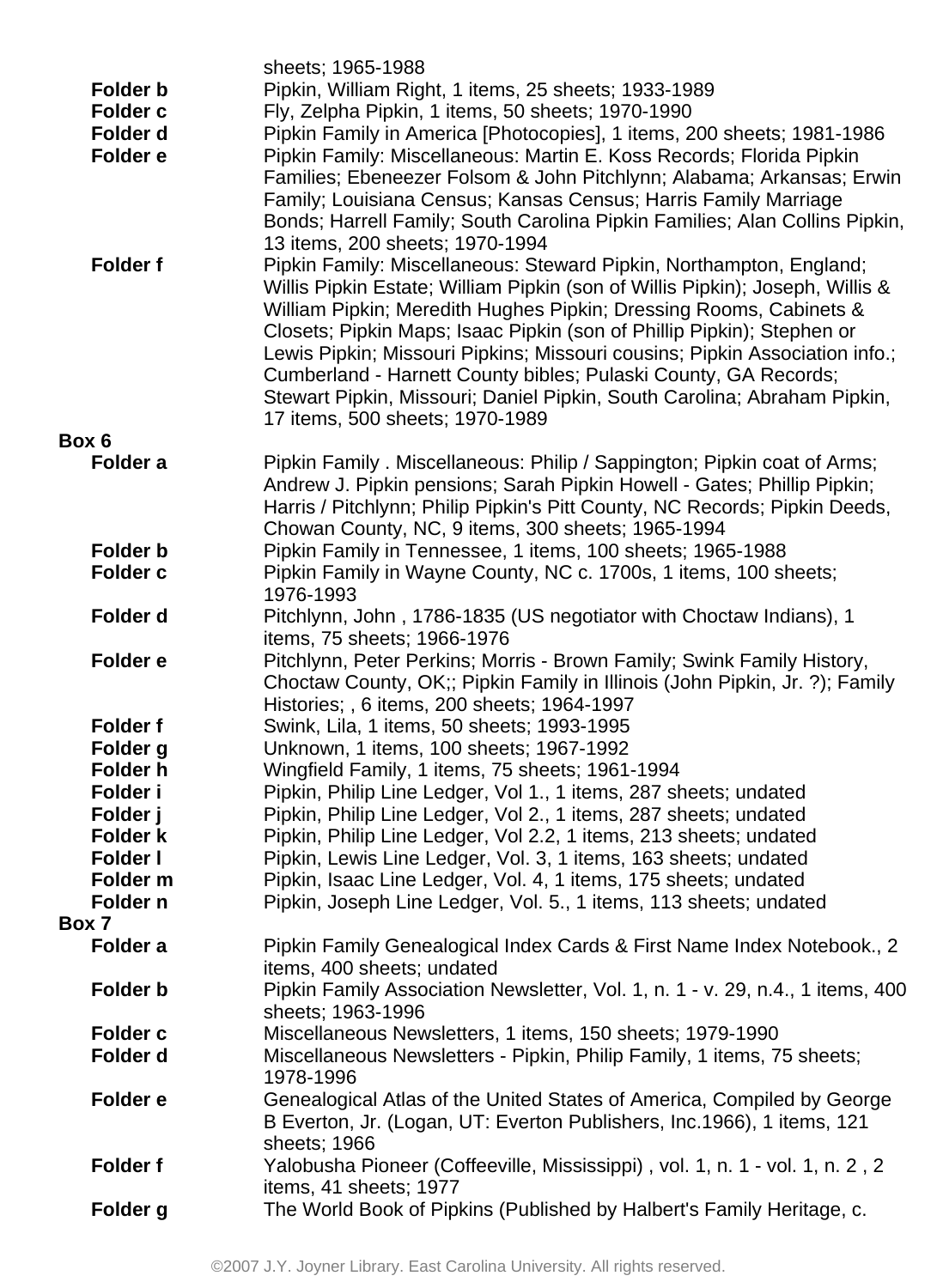|                   | 1994), 1 items, 100 sheets; 1994                                                                                                                |
|-------------------|-------------------------------------------------------------------------------------------------------------------------------------------------|
| <b>Folder h</b>   | A Genealogical Gazetteer of Scotland, by Frank Smith, F.S.G. (Logan,                                                                            |
|                   | UT: Everton Publishers, Inc.1971), 1 items, 140 sheets; 1971                                                                                    |
| Folder i          | Descendants of Susan Josephine (Pipkin) Gass (1840-1920), by Michael                                                                            |
|                   | S. Cole, M.D. (Fort Smith, AR, 1995) Photocopies., 1 items, 64 sheets;                                                                          |
|                   | 1995                                                                                                                                            |
| Box 8             |                                                                                                                                                 |
| Folder a          | Perry Maxey Pipkin family photographs, 1880-1980. 16 items. 16 p.                                                                               |
|                   | Various size copy prints. B & W.                                                                                                                |
| Item 1            | #24 William Maxey Pipkin (1878-1964) with his wife Mary Hope Ramsey                                                                             |
|                   | Pipkin. Taken 1950. 3" x 4.5" B & W copy print. 1 item in folder.                                                                               |
| Item <sub>2</sub> | #25 William Maxey Pipkin (1878-1964) Taken 1960. 2.5" x 3.5" B & W                                                                              |
|                   | copy print. 1 item in folder.                                                                                                                   |
| Item <sub>3</sub> | #60 Group Photo. Nora Esther Pipkin & Daniel Bogue Gregg (1888-);                                                                               |
|                   | James K. Pipkin (1880-1923); Joseph Jerrell Pipkin (1882-1963); Walter                                                                          |
|                   | Lee Pipkin (1878-1966); Abraham Barnabas Pipkin (1867-1936); Nancy                                                                              |
|                   | Mahala Pipkin Whitmore (1866-1941/45); Henry David Pipkin (1871-).                                                                              |
|                   | Taken c. 1910. 3" x 5" B & W copy print. 1 item in folder.                                                                                      |
| Item 4            | #73 Group Photo. Madeline Tarwater Pipkin (1906-) & Dell Elvin Pipkin                                                                           |
| Item <sub>5</sub> | (1897-). Taken c. 1980. 2" x 3" B & W copy print. 1 item in folder.<br>#74 Group Photo. Walter Raymond Crews (1882-1919) & Maggie Berthie       |
|                   | Josephine Pipkin Crews (1896-1915) Taken c. 1913. 2" x 3" B & W copy                                                                            |
|                   | print. 1 item in folder.                                                                                                                        |
| Item 6            | #75 Grandville Luther Pipkin (1891-1966) Taken c. 1910. 2" x 3" B & W                                                                           |
|                   | copy print. 1 item in folder.                                                                                                                   |
| Item <sub>7</sub> | #76 John Wesley Pipkin (1894-1967) Taken c. 1930. 2" x 3" B & W copy                                                                            |
|                   | print. 1 item in folder.                                                                                                                        |
| Item 8            | #77 Cora Lee Pipkin Oakley (1889-1956) Taken c. 1905. 2" x 3" B & W                                                                             |
|                   | copy print. 1 item in folder.                                                                                                                   |
| Item <sub>9</sub> | #78 Group Photo. Cora Lee Pipkin Oakley (1889-1956); Eugene Jessie                                                                              |
|                   | Oakley (on lap); Elsie May Oakley; Robert (Bob) Gilson Oakley                                                                                   |
|                   | (1883-1949); Ethan Robert Oakley. Taken c. 1912. 3" x 5" B & W copy                                                                             |
|                   | print. 1 item in folder.                                                                                                                        |
| Item 10           | #79 Leacy Allis Pipkin (Cull) (Nodurft) (1883-1951) Taken c. 1900. 2" x 3"                                                                      |
|                   | B & W copy print. 1 item in folder.                                                                                                             |
| Item 11           | #80 Lulu Tuey (1911-) Taken c. 1933. 2" x 3" B & W copy print. 1 item in                                                                        |
|                   | folder. Note: Wording on copy is printer error, not on original.                                                                                |
| Item 12           | #81 Martha Ann Pipkin Davis (1875-1952) Taken May 1942. 2" x 3" B & W                                                                           |
|                   | copy print. 1 item in folder.                                                                                                                   |
| Item 13           | #82 Group Photo. Perry Maxey Pipkin (1850-1924); Catherine (Kitty)                                                                              |
|                   | Kiziar Fry Pipkin (1856-1930), with unidentified children, possibly                                                                             |
|                   | grandchildren. Taken c. 1890. 3" x 5" B & W copy print. 1 item in folder.                                                                       |
| Item 14           | #83 Perry Maxey Pipkin (1850-1924) Taken c. 1890. 2" x 3" B & W copy                                                                            |
|                   | print. 1 item in folder. Note: detail from copy print #82                                                                                       |
| Item 15           | #84 Catherine (Kitty) Kiziar Fry Pipkin (1856-1930) Taken c. 1915. 2" x 3"                                                                      |
| Item 16           | B & W copy print. 1 item in folder.                                                                                                             |
|                   | #85 Group Photo. Perry Maxey Pipkin (1850-1924); Catherine (Kitty)<br>Kiziar Fry Pipkin (1856-1930), with children, probably: Martha Ann Pipkin |
|                   | (later Davis) (1875-1952); Robert Abraham Pipkin (1877-1950); William                                                                           |
|                   | Maxey Pipkin (1878-1964); Susan Jane Pipkin (later Baker) (1879-1910).                                                                          |
|                   | Taken c. 1880. 3" x 5" B & W copy print. 1 item in folder.                                                                                      |
| <b>Folder b</b>   | Pipkin and Thomas family photographs. 1870-1919. 3 items.                                                                                       |
| Item 1            | #36 Eliz Cameron Pipkin; Francis Haywood Pipkin (1812-1893) Taken c.                                                                            |
|                   |                                                                                                                                                 |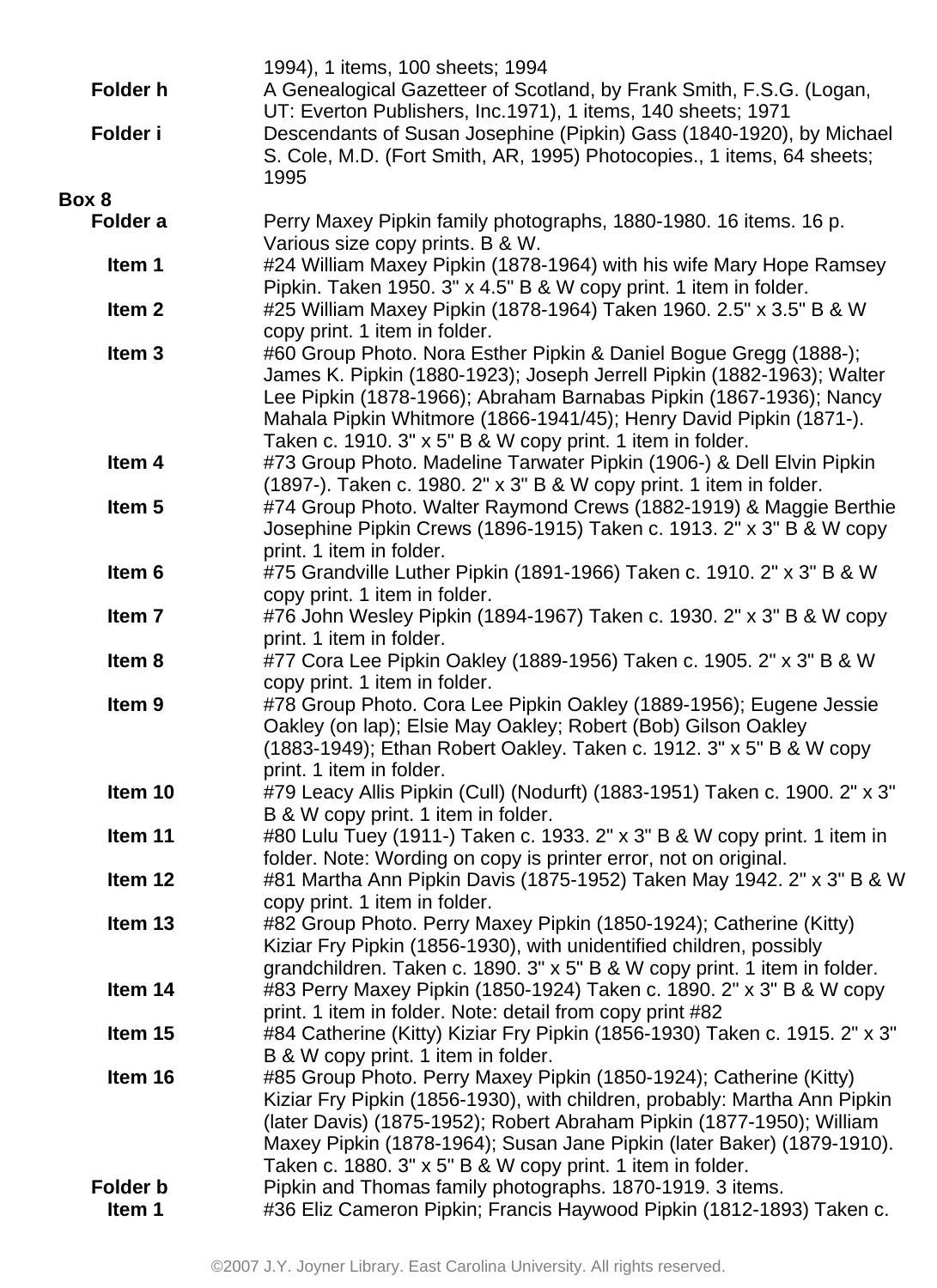|                   | 1870-1880. 3" x 5" B & W copy print. 1 item in folder.                    |
|-------------------|---------------------------------------------------------------------------|
| Item <sub>2</sub> | #69 Group Photo. Helen Thomas; William E. Thomas; Wayne Thomas;           |
|                   | Ronald Thomas; Lora Ina Pipkin Thomas (1884-1954); Hubert Thomas.         |
|                   | Taken Fall 1919. 3" x 5" B & W copy print. 1 item in folder.              |
| Item <sub>3</sub> | #71 Group Photo. William Jefferson Pipkin (1861-1944); Ruth Elizabeth     |
|                   | Pipkin (2/20/1901-); Lona Minerva Pipkin (1889-); Sarah Lucinda Bevers    |
|                   | Pipkin; Roberta Ethel Pipkin (8/5/1891-). Taken c. 1903. 3" x 5" B & W    |
|                   | copy print. 1 item in folder. Note: Son of Isaac M.                       |
| <b>Folder c</b>   | Enos D. Pipkin and family Photographs, 1868-1988. 12 items various size.  |
|                   |                                                                           |
|                   | B & W copy prints.                                                        |
| Item 1            | # ? Group Photo. John Link Pipkin's children with their spouses. Back:    |
|                   | Esther & Joe Pipkin; Wilma & James Smallin; Marian & Edwin F. Lenkner;    |
|                   | Front: Opal Cook; Dale & Nadine Pipkin. Taken 12 Sept. 1981. 3" x 4.5" B  |
|                   | & W copy print. 1 item in folder.                                         |
| Item <sub>2</sub> | #8 Enos Pipkin (9/24/1820-2/8/1903) Taken c. 1890. 1.5" x 2" B & W copy   |
|                   | print. 1 item in folder.                                                  |
| Item <sub>3</sub> | #12 Group Photo. John Link Pipkin (1884-1969) with his wife Mattie        |
|                   | Hawkins Pipkin. Taken Feb. 1910. 2" x 3" B & W copy print. 1 item in      |
|                   | folder.                                                                   |
| Item 4            | #12 Group Photo. John Link Pipkin (1884-1969) with his children: Dale     |
|                   | Warren Pipkin; Marian Leek Pipkin Lenkner; Opal Link Pipkin Cook; Wilma   |
|                   | Mae Pipkin Smallin; Joe Howard Pipkin. Taken Aug. 1978. 5" x 7" B & W     |
|                   | copy print. 1 item in folder.                                             |
| Item <sub>5</sub> | #14 John Paten Pipkin (1852-1893) Taken c. 1880. 1.5" x 2" B & W copy     |
|                   | print. 1 item in folder.                                                  |
| Item 6            | #17 Katie May Clark Pipkin (1858-1882) Taken c. 1880. 1.5" x 2" B & W     |
|                   | copy print. 1 item in folder                                              |
| Item 7            | #20 Susan A. Wallace Pipkin (1822-1903) Taken c. 1890. 2.25" x 3" B &     |
|                   | W copy print. 1 item in folder                                            |
| Item 8            | #22 Vinor Ann Wiley Pipkin (1859-1930) Taken c. 1890. 1.25" x 2" B & W    |
|                   | copy print. 1 item in folder                                              |
| Item <sub>9</sub> | #23 William Henry Pipkin (1843-1869) Taken c. 1868. 1.5" x 2" B & W       |
|                   | copy print. 1 item in folder                                              |
| Item 10           | #32 Emmer Lee Pipkin O'Dell (1877-1967) Taken c. 1900. 1.5" x 2" B & W    |
|                   | copy print. 1 item in folder                                              |
| Item 11           | #70 Group Photo: Lenkner Family 40th wedding anniversary photograph:      |
|                   | Edwin F. Lenkner (1927-); Marian Pipkin Lenkner (1928-); Edwin D.         |
|                   | Lenkner (1951-); Deana Allphin Lenkner (1952-); Linda Lenkner Emrick      |
|                   | (1954-); W. James Emrick (1948-); Darrin Lenkner (1979-); Jeffrey Emrick  |
|                   | (1981-); Jeremy Emrick (1977-); Travis Lenkner (1979-) Taken 8 Aug.       |
|                   | 1988. 3" x 5" B & W copy print. 1 item in folder                          |
| Item 12           | #20 Susan A. Wallace Pipkin (1822-1903) Taken c. 1890. 2.25" x 3" B &     |
|                   | W copy print. 1 item in folder                                            |
| Folder d          | Descendants of Aser Pipkin, 1868-1988. 13 items various size. 12 B & W    |
|                   | copy prints; 1 letter                                                     |
| Item 1            | #2 Aser Pipkin (11/18/1805-6/20/1901) Taken c. 1890. 2" x 3" B & W copy   |
|                   | print. 1 item in folder                                                   |
| Item <sub>2</sub> |                                                                           |
|                   | #3 Group Photo: Top: Mary Lafentia Pipkin Ashcroft (1869-1909); Josiah    |
|                   | Emer Ashcroft; Mary Lafentia Pipkin Ashcroft (1869-1909); Bottom:         |
|                   | Eliz-Ann Barton Ashcroft Bloomfield; Aser Pipkin (1805-1901); Nancy Julia |
|                   | Pipkin Kirk Hatch (1842-1922). N.d. 3" x 5" B. & W. copy print. 1 item in |
|                   | folder. Note: composite of various photographs.)                          |
| Item <sub>3</sub> | #4 Group Photo: James Aser Pipkin's sons: John Calvin Pipkin; Donald      |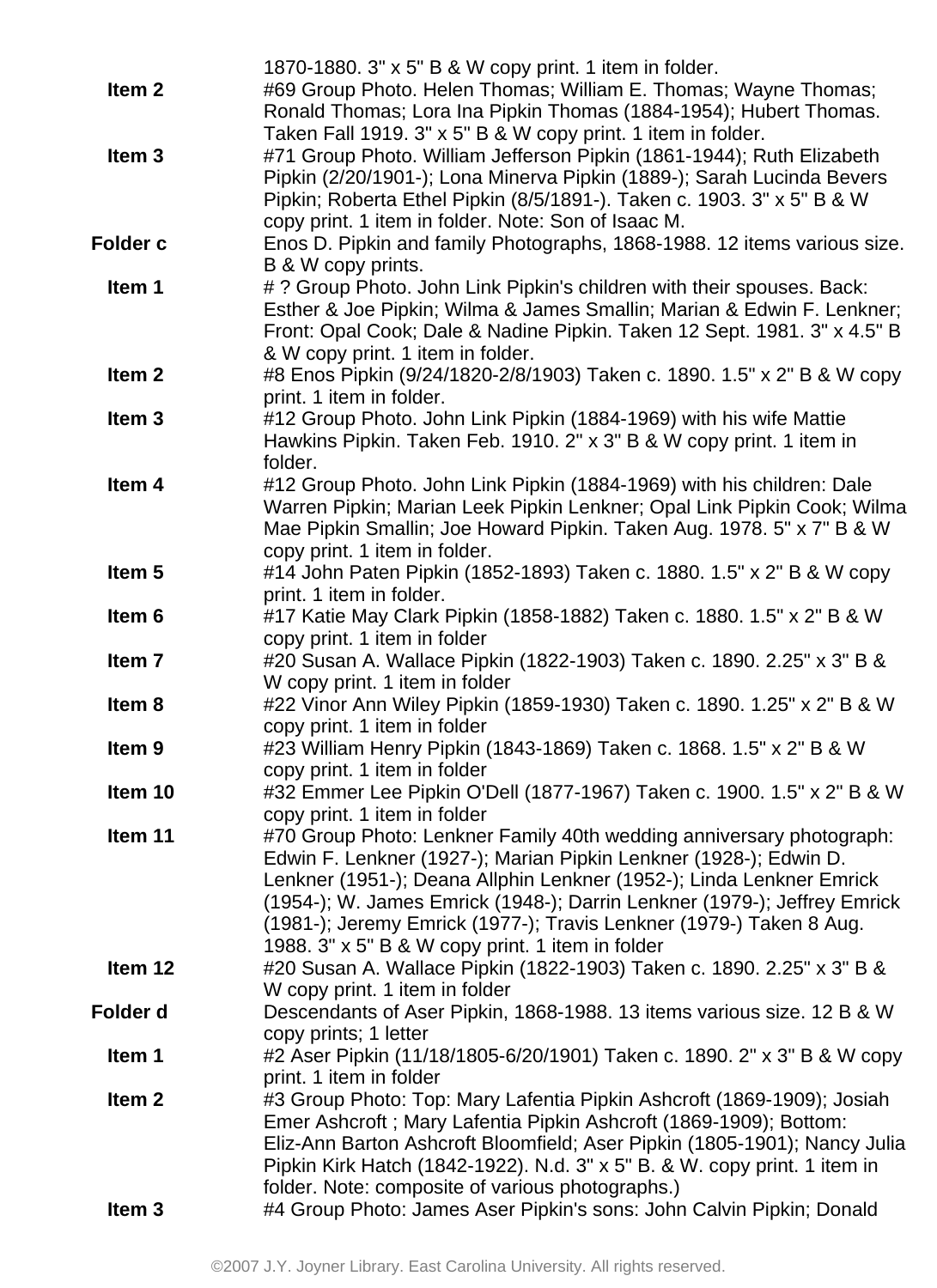|                   | Ray Pipkin; Robert Lynn Pipkin; James Edward Pipkin; Paul Owen Pipkin.                                                                       |
|-------------------|----------------------------------------------------------------------------------------------------------------------------------------------|
|                   | Taken c. 1940. 3" x 5" B & W copy print. 1 item in folder                                                                                    |
| Item 4            | #9 James Knox Polk Pipkin (3/29/1840-12/12/1912) Taken c. 1890. 1.5" x                                                                       |
|                   | 2" B & W copy print. 1 item in folder                                                                                                        |
| Item <sub>5</sub> | #10 James Knox Polk Pipkin, Jr. (1868-1973) Taken c. 1968. 1.5" x 2" B &                                                                     |
|                   | W copy print. 1 item in folder                                                                                                               |
| Item <sub>6</sub> | #11 Phoebe Ann Owen Pipkin (1878-1906) with her husband: Kames                                                                               |
|                   | Knox Polk Pipkin, Jr. Taken Feb. 1895. 2" x 3" B & W copy print. 1 item in                                                                   |
|                   | folder                                                                                                                                       |
| Item 7            | #27 Group Photo: Mary Lafentia Pipkin Ashcroft (1869-1909) with her                                                                          |
|                   | sons; H. Emer Ashcroft; Joseph Rulon Ashcroft. Taken c. 1890. 3" x 5" B.                                                                     |
|                   | & W. copy print. 1 item in folder.                                                                                                           |
| Item 8            | #28 Josiah Emer Ashcroft with wife & son: Mary Lafentia Pipkin Ashcroft                                                                      |
|                   | (1869-1909); H. Emer Ashcroft. Taken c. 1888. 2.5" x 3.5" B. & W. copy                                                                       |
|                   | print. 1 item in folder.                                                                                                                     |
| Item <sub>9</sub> | #30 Group Photo: Ira Hatch; Lelia Kirk (1875-1945); Minnie Kirk                                                                              |
|                   | (1877-1969); Martha Hatch (1883-1931); Louis Kirk (1880-1968); Nancy                                                                         |
|                   | Julia Pipkin Kirk Hatch (1842-1922); Asa Hatch (1885-1944) Taken c.                                                                          |
|                   | 1890. 3" x 5" B. & W. copy print. 1 item in folder.                                                                                          |
| Item 10           | #37 Mary Elizabeth Crossnoe Pipkin; Abraham Isaac Pipkin (1844-1933).                                                                        |
|                   | Taken c. 1910-1920. 2.5" x 3.5" B. & W. copy print. 1 item in folder.                                                                        |
| Item 11           | #38 Abraham Isaac Pipkin (1844-1933) with great-granddaughter Ruhnell                                                                        |
|                   | Butler. Taken c. 1930. 2.5" x 3.5" B. & W. copy print. 1 item in folder.                                                                     |
| Item 12           | # Group Photo: [Hatch Family Photographs]: Emer; Reulan; Ida; Ida<br>Leila; Farley Oswald; Reulon Reno; Glenna Lavania; Melvin Stanley. N.d. |
|                   | 4" x 5" B & W contact sheet. 1 item in folder.                                                                                               |
| Item 13           | #_ Letter from Charlene M. Pipkin, 708 Denbigh Chase Lane, Kennett                                                                           |
|                   | Square, PA, 11 April 1991, to Col. W. P. Pipkin, 2023 Lawrence Ave.,                                                                         |
|                   | Leavenworth, KS. Typescript. 1 item. 1 p. Note: Letter accompanies                                                                           |
|                   | contact sheet of Hatch family photographs.                                                                                                   |
| Folder e          | Photographs of Pipkin Descendants including Edwards & Lassiter,                                                                              |
|                   | 1880-1940. 13 items various size. 12 B & W copy prints; 1 letter                                                                             |
| Item 1            | #40 Jonas Swingler Pipkin (1831-1913). Taken c. 1890. 1.5" x 2" B. & W.                                                                      |
|                   | copy print. 1 item in folder.                                                                                                                |
| Item <sub>2</sub> | #41 Suzanna C. Dockins Pipkin Taken c. 1890. 1.5" x 2" B. & W. copy                                                                          |
|                   | print. 1 item in folder.                                                                                                                     |
| Item <sub>3</sub> | #42 Jonas Swingler Pipkin (1831-1913); Suzanna C. Dockins Pipkin                                                                             |
|                   | (1828-). Taken c. 1890. 2.5" x 3.5" B. & W. copy print. 1 item in folder.                                                                    |
| Item 4            | #43 Susan Pipkin (later Thompson) (1888-); Samuel E. Pipkin                                                                                  |
|                   | (1892-1968); Connie Engleman Pipkin (1886-) Taken in 1893. 3" x 5" B. &                                                                      |
|                   | W. copy print. 1 item in folder.                                                                                                             |
| Item <sub>5</sub> | #46 Emaline Roberta Pipkin Lassiter (1856-1940) Taken c. 1880. 1.5" x 2"                                                                     |
|                   | B. & W. copy print. 1 item in folder.                                                                                                        |
| Item <sub>6</sub> | #50 Jack Ridley Lassiter (1902-1958) with brother William Crawford                                                                           |
|                   | Lassiter (1930-1966) Taken c. 1940. 2.5" x 3.5" B. & W. copy print. 1 item                                                                   |
|                   | in folder.                                                                                                                                   |
| Item <sub>7</sub> | #56 Connie Engleman Pipkin (1886-1978) Taken c. 1910. 1.5" x 2" B. &                                                                         |
|                   | W. copy print. 1 item in folder.                                                                                                             |
| Item <sub>8</sub> | #57 Lewis Washington Pipkin. Taken c. 1900. 2.25" x 2.75" B. & W. copy                                                                       |
|                   | print. 1 item in folder.                                                                                                                     |
| Item <sub>9</sub> | #58 Jonas Rudolphus Pipkin (1856-1931). Taken c. 1910. 1.5" x 2" B. &                                                                        |
|                   | W. copy print. 1 item in folder.                                                                                                             |
| Item 10           | #59 Mollie Dawson Pipkin. Taken c. 1910. 1.5" x 2" B. & W. copy print. 1                                                                     |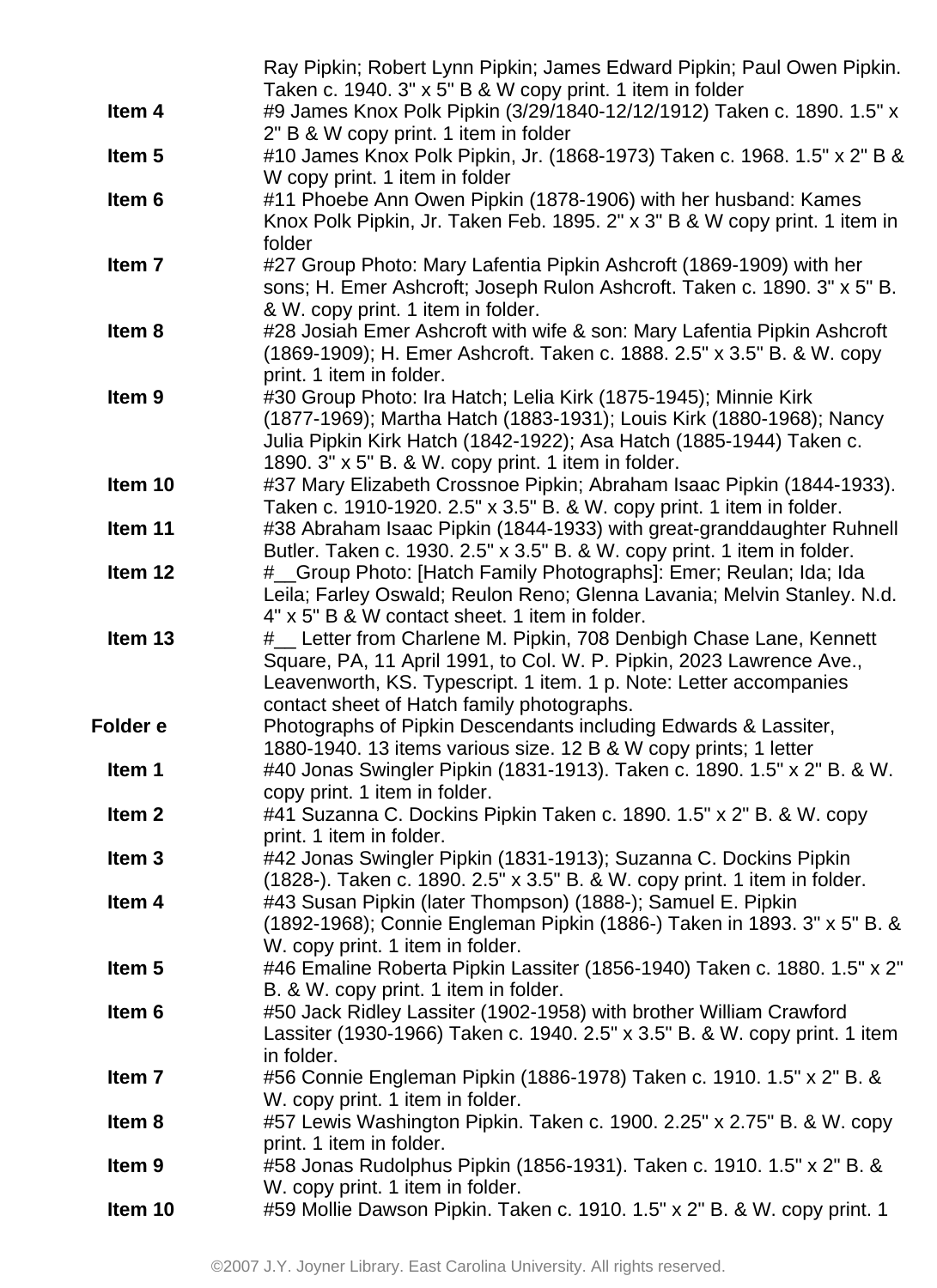|                   | item in folder.                                                             |
|-------------------|-----------------------------------------------------------------------------|
| Item 11           | #61 Charles Edwards; Martha C. Pipkin Edwards (1879-); Bessie               |
|                   | Edwards. Taken c. 1910. 2.5" x 3.5" B. & W. copy print. 1 item in folder.   |
| Item 12           | #66 Hiram Marion Pipkin (1859-1906) on left, with unidentified man. Taken   |
|                   | c. 1910. 2.5" x 3.5" B. & W. copy print. 1 item in folder.                  |
| Item 13           | #67 Group Photo: Lora Ida Pipkin (later Thomas) (1884-1954); Hiram          |
|                   | Marion Pipkin (1859-1906); Frances Elizabeth Pipkin (1891-1922); Maude      |
|                   | Arla Pipkin (later Schwarts) (1886-1977); Minetta Mae Pipkin (later Shea)   |
|                   | (1889-1977); Susannah Clarissa Odell Pipkin (1863-1942); Lucy Florence      |
|                   | Pipkin (1895-1904). Taken c. 1896. 3" x 5" B. & W. copy print. 1 item in    |
|                   | folder.                                                                     |
| <b>Folder f</b>   | Photographs of Pipkin Descendants, 1890-1930. 6 B & W copy prints           |
|                   | various sizes.                                                              |
| Item 1            | #44 Maj. John Albridgton Pipkin (1863-1959) Taken c. 1890. 1.5" x 2" B. &   |
|                   | W. copy print. 1 item in folder.                                            |
| Item <sub>2</sub> | #45 Ellen Browne Pipkin with her sister Margaret Browne Rayster. Taken      |
|                   | c. 1910. 2.5" x 3.5" B. & W. copy print. 1 item in folder.                  |
| Item <sub>3</sub> | #47a Emaline Roberta Pipkin Lassiter (1856-1940). Taken c. 1890-1900        |
|                   | $1.5" \times 2"$ B. & W. copy print. 1 item in folder.                      |
| Item 4            | #47b Walter Thomas Lassiter. Taken c. 1890-1900. 1.5" x 2" B. & W. copy     |
|                   | print. 1 item in folder.                                                    |
| Item <sub>5</sub> | #Randolph Cockey with cousin-in-law, Nellie Browne Lassiter McConky,        |
|                   | and her sister, Carolina Scott Lassiter Gray. Taken c. 1900-1910. 2.5" x    |
|                   | 3.5" B. & W. copy print. 1 item in folder.                                  |
| Item 6            | #49 William Walter Lassiter. Taken c. 1930. 1.5" x 2" B. & W. copy print. 1 |
|                   | item in folder.                                                             |
| Folder g          | Pipkin Family Photographs, 1895-1990. 11 items. 15 sheets. 14 B & W         |
|                   | copy prints various sizes & 1 letter (typescript)                           |
| Item 1            | #01 Group Photo: Martha (Mattie) Williams Pipkin Washburne                  |
|                   | (1877-1957); Jane (Jink) Hodges Pipkin Mincy (1880-19650; Elizabeth         |
|                   | (Bess) Davis Pipkin Walker (1882-1975); Rachel Williams Pipkin Login        |
|                   | (1884-1968); Clifton White Pipkin (1886-1970); Winnifred Turner Pipkin      |
|                   | Ware (1887-1971); elisha James Pipkin, Jr. (1890-1971); Isaac Williams      |
|                   | Pipkin (1893-1972) Taken c. 1945. 3" x 5" B. & W. copy print. 1 item in     |
|                   | folder.                                                                     |
| Item <sub>2</sub> | #04 Group Photo: Daniel Griffin Pipkin (1819-1903); James Andres Pipkin,    |
|                   | M.D. (1846-1915); William Pendleton Pipkin (1868-1935); Pauline             |
|                   | Elizabeth Pipkin (later Garrett) (1901-1963). Taken in 1903 3" x 5" B. & W. |
|                   | copy print. 1 item in folder. Note: 4 generation photograph.                |
| Item <sub>3</sub> | #05 Jkirby Pipkin Walker III (1957-); William Dominic Walker (1962-); Kirby |
|                   | Pipkin Walker, Jr. (1933-); Kirby Pipkin Walker (1901-1989) Taken 1974.     |
|                   | $3" \times 5"$ B. & W. copy print. 1 item in folder.                        |
| Item 4            | #7 Elizabeth M. Pipkin (1845-1934) Taken c. 1895. 1.5" x 2" B. & W. copy    |
|                   | print. 1 item in folder.                                                    |
| Item <sub>5</sub> | #33 Margaret Emaline Sharpe Replogle Pipkin; John Daniel Pipkin             |
|                   | (1829-1909) Taken c. 1895. 2" x 3" B. & W. copy print. 1 item in folder.    |
| Item 6            | #39 Kirby Pipkin Walker. Taken c. 1955. 1.5" x 2" B. & W. copy print. 1     |
|                   | item in folder.                                                             |
| Item 7            | #62 Mary Pipkin Davison (1887-1978); Grace Franklin. Taken 13 Aug.          |
|                   | 1977. 2" x 3" B. & W. copy print. 1 item in folder.                         |
| Item 8            | #68 Susannah Clarissa Odell Pipkin (1863-1942). Taken c. 1905. 1.5" x 2"    |
|                   | B. & W. copy print. 1 item in folder.                                       |
| Item <sub>9</sub> | #Phyllis Lenore Nickel Ferrara (1925-); Joseph Ferrara (1923-) Taken        |
|                   |                                                                             |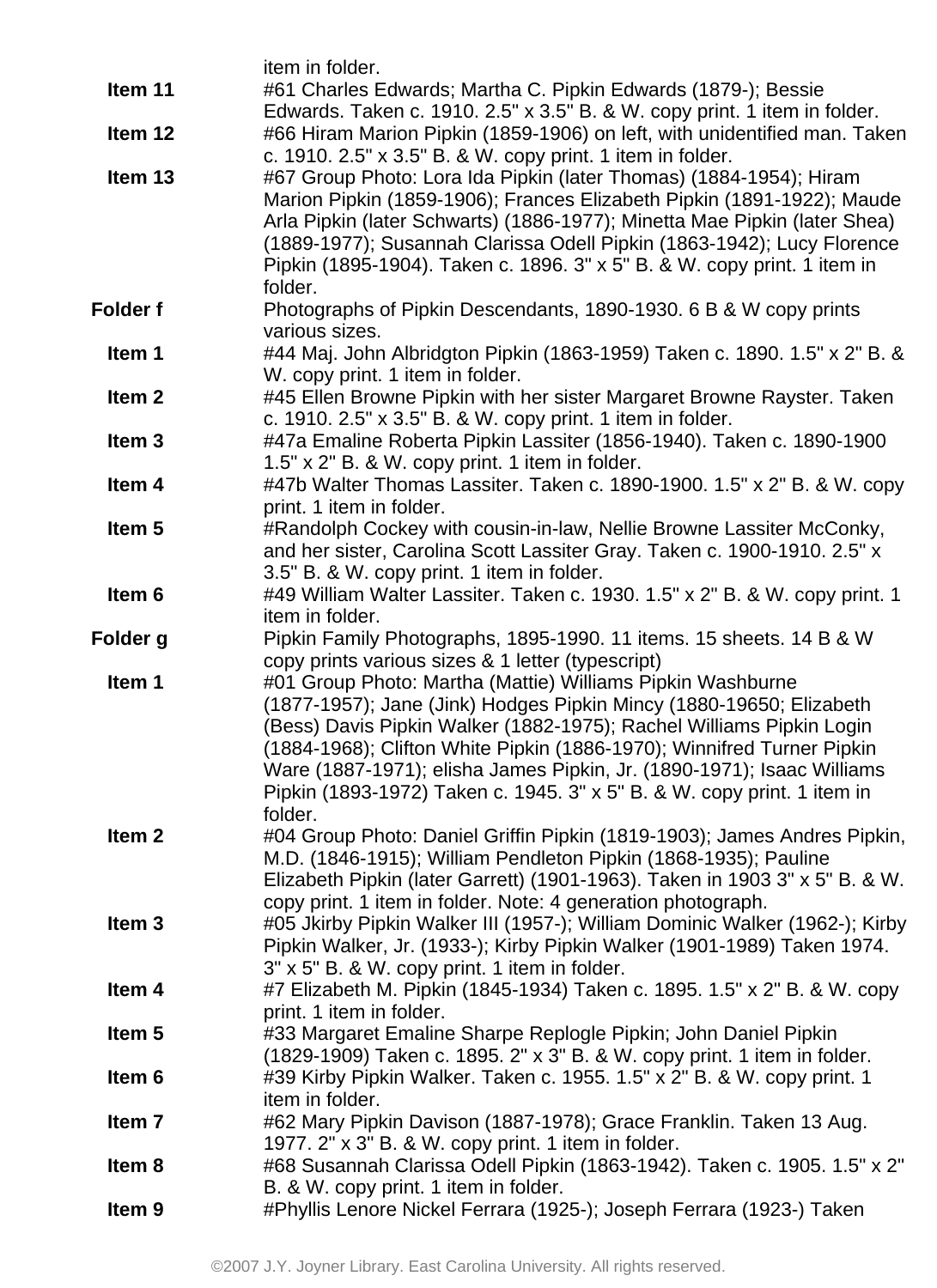|                   | Nov. 1988. 2" x 3" B. & W. copy print. 1 item in folder.                    |
|-------------------|-----------------------------------------------------------------------------|
| Item 10           | #? Envelope with copy prints: Aser Pipkin; Nancy Julia Pipkin; Mary         |
|                   | Lafentia Pipkin Ashcroft (aged approc. 18 yrs. Old); Ida Ashcroft Gallagher |
|                   | (1948). Taken c. 1948. 1 item. 4 sheets. 1.5" x 1.5" B. & W. copy print. 1  |
|                   | item in folder.                                                             |
| Item 11           | #_ Letter from Charlene M. Pipkin, 708 Denbigh Chase Lane, Kennett          |
|                   | Square, PA, 21 Nov. 1990, to Col. W. P. Pipkin, 2023 Lawrence Ave.,         |
|                   | Leavenwork, KS. Typescript. 1 item. 1 p. Note: Letter accompanies copy      |
|                   | prints of photographs; donations to photo archives in 1990                  |
| Folder h          | Descendants of Steward Pipkin & 2nd Lt. William Harvey Pipkin, c.           |
|                   | 1860-1917. 10 items. 10 sheets. B & W copy prints various sizes             |
| Item 1            | #1 Group Photo: Alexander Smith Pipkin (1827-1897) with wife Louisa         |
|                   | Jane Littleton Pipkin (-1910) Taken c. 1895. 2" x 3" B. & W. copy print. 1  |
|                   | item in folder.                                                             |
| Item <sub>2</sub> | #03 2nd Lt. William Harvey Pipkin (1828-1863) undated Photo of portrait     |
|                   | painted c. 1840 1.5" x 2" B. & W. copy print. 1 item in folder. Note: 4     |
|                   | generation photograph.                                                      |
| Item <sub>3</sub> | #5 Jnnnie Adams Pipkin with daughters Maybell & Ruby Lee. Taken c.          |
|                   | 1908. 2.5" x 3.5" B. & W. copy print. 1 item in folder.                     |
| Item 4            | #6 Sons of Charles & Nannie Pipkin: Grover Pipkin; Dalton Pipkin; Ross      |
|                   | Pipkin. Taken c. 1910-1915. 3" x 5" B. & W. copy print. 1 item in folder.   |
| Item <sub>5</sub> | #16 John Phillips; Senie Louise Pipkin Phillips; Heber Alexander Phillips.  |
|                   | Taken 1893. 2.5" x 3.5" B. & W. copy print. 1 item in folder.               |
| Item <sub>6</sub> | #51 William Robert Pipkin (1860-1941) with rattlesnake catch Taken          |
|                   | undated 2.5" x 3.5" B. & W. copy print. 1 item in folder.                   |
| Item <sub>7</sub> | #52 Lewis Pipkin Taylor (?) with wife: Elizabeth Pipkin Taylor. Taken c.    |
|                   | 1860-1870. 2.5" x 3.5" B. & W. copy print. 1 item in folder.                |
| Item <sub>8</sub> | #53 Moses Columbus Pipkin (1893-1958) Taken c. 1917-1918. 1.5" x 2"         |
|                   | B. & W. copy print. 1 item in folder. Note: Taken during World War I.       |
| Item <sub>9</sub> | #54 Charles Joseph Pipkin with unidentified man. Taken c. 1917-1918.        |
|                   | 2.5" x 3.5" B. & W. copy print. 1 item in folder. Note: Taken during World  |
|                   | War I.                                                                      |
| Item 10           | #55 Margaret (Minnie) Pipkin Davidson (aged c. 2 yrs. Old) undated 1        |
|                   | item. 1.5" x 2" B. & W. copy print. 1 item in folder.                       |
| Folder i          | Pipkin, Nigh, Hatch Gwynn Family Photographs, c. 1850-1974. 12 items.       |
|                   | 12 sheets. B & W copy prints various sizes                                  |
| Item 1            | #06 Col. William Philip Pipkin. Taken 1969. 1.5" x 2" B. & W. copy print. 1 |
|                   | item in folder.                                                             |
| Item <sub>2</sub> | #18 Paris Pipkin. Taken c. 1850. 1.5" x 2" B. & W. copy print. 1 item in    |
|                   | folder.                                                                     |
| Item <sub>3</sub> | #19 Frances Elizabeth Berry Pipkin (1816-1858). Taken c. 1850. 1.5" x 2"    |
|                   | B. & W. copy print. 1 item in folder.                                       |
| Item 4            | #21 William clyde nigh with grandmother Kate Parke Pipkin (1841-1902).      |
|                   | Taken c. 1900. 2.5" x 3.5" B. & W. copy print. 1 item in folder.            |
| Item <sub>5</sub> | #126 Group Photo: Rev. William Philip Pipkin (1852-1927); Katherine         |
|                   | Alice Pipkin (1889-1983); Mary Elizabeth Wingfield Pipkin (1851-1921);      |
|                   | Charles Belew Pipkin (1879-1919); Bertha Pipkin (1877-1917); Paris          |
|                   | Pipkin (1885-1929) Taken undated 3" x 5" B. & W. copy print. 1 item in      |
|                   | folder. Note: only 3 images in actual photo.                                |
| Item 6            | #29 James Henrie Hatch; Amanda Maris Hatch; Mary Lafentia Pipkin            |
|                   | (1869-1909); Joseph Wilford Hatch; Ira Hatch; Nancy Julia Pipkin Hatch      |
|                   | (1842-1922); Lelia Kirk (1875-1945); Minnie Kirk (1877-1969); Louis         |
|                   | Ambrous Kirk (1880-1968) Taken c. 1882. 3" x 5" B. & W. copy print. 1       |